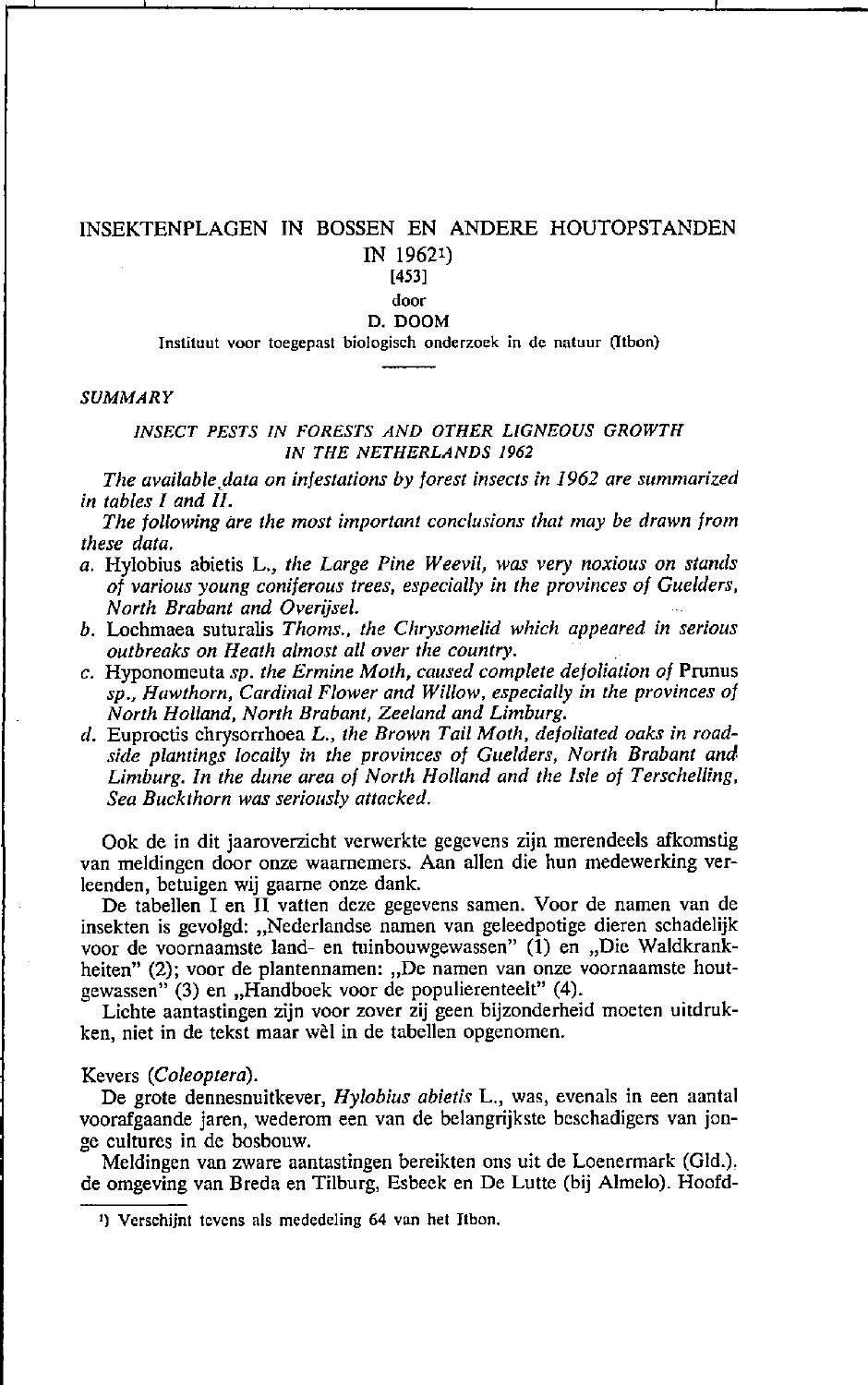Tabel 1. De in 1962 sChadelijk opgetreden insekten, gerangschikt naar het beschadigde gewas. *Table* J. *The insect pests of* 1962, *grollped accordjng 10 their host plants.* 

| Plantesoort/Plant species                      | Aangetast door/Attacked by                                     |  |  |  |  |  |  |  |
|------------------------------------------------|----------------------------------------------------------------|--|--|--|--|--|--|--|
| Pinus sylvestris L.                            | Hylobius abietis L.                                            |  |  |  |  |  |  |  |
|                                                | Pissodes notatus F.                                            |  |  |  |  |  |  |  |
|                                                | Myelophilus piniperda L.                                       |  |  |  |  |  |  |  |
|                                                | Hylastes ater Payk.                                            |  |  |  |  |  |  |  |
|                                                | Evetria buoliana Schiff,                                       |  |  |  |  |  |  |  |
|                                                | Evetria turionana Hb.                                          |  |  |  |  |  |  |  |
|                                                | Diprion pini L.                                                |  |  |  |  |  |  |  |
| Pinus nigra Arn. var. austriaca                | Pissodes notatus F.                                            |  |  |  |  |  |  |  |
| Asch. et Graebn.                               | Myelophilus piniperda L.                                       |  |  |  |  |  |  |  |
|                                                | Pityogenes bidentatus Herbst                                   |  |  |  |  |  |  |  |
|                                                | Ernobius nigrinus St.                                          |  |  |  |  |  |  |  |
|                                                | Evetria buoliana Schiff.                                       |  |  |  |  |  |  |  |
| Pinus nigra Arn. var. corsicana hort.          | Hylobius abietis L.                                            |  |  |  |  |  |  |  |
|                                                | Strophosomus sp.                                               |  |  |  |  |  |  |  |
|                                                | Myelophilus piniperda L.                                       |  |  |  |  |  |  |  |
|                                                | ? Cryphalus sp.                                                |  |  |  |  |  |  |  |
| Picea Abies Karst.                             | Dendrolimus pini L.                                            |  |  |  |  |  |  |  |
|                                                | Hylobius abietis L.                                            |  |  |  |  |  |  |  |
|                                                | Dendroctonus micans Kug.                                       |  |  |  |  |  |  |  |
|                                                | Hylastes ater Payk.<br>Epiblema tedella Cl.                    |  |  |  |  |  |  |  |
|                                                | Sacchiphantes abietis L.                                       |  |  |  |  |  |  |  |
|                                                | Paratetranychus ununguis Jac.                                  |  |  |  |  |  |  |  |
| Picea sitchensis Carr.                         | Elatobium abietinum Wik.                                       |  |  |  |  |  |  |  |
|                                                |                                                                |  |  |  |  |  |  |  |
|                                                | Paratetranychus ununguis Jac.<br>Paratetranychus ununguis Jac. |  |  |  |  |  |  |  |
| Picea pungens Engelm.<br>Picea Omorika Purkyne | Paratetranychus ununguis Jac.                                  |  |  |  |  |  |  |  |
| Pseudotsuga taxifolia Britt.                   | Hylobius abietis L.                                            |  |  |  |  |  |  |  |
|                                                | Brachyderes incanus L.                                         |  |  |  |  |  |  |  |
|                                                | Strophosomus sp.                                               |  |  |  |  |  |  |  |
|                                                | Pissodes notatus F.                                            |  |  |  |  |  |  |  |
|                                                | Melolontha melolontha L.                                       |  |  |  |  |  |  |  |
| Larix sp.                                      | Hylobius abietis L.                                            |  |  |  |  |  |  |  |
|                                                | Brachyderes incanus L.                                         |  |  |  |  |  |  |  |
|                                                | Coleophora laricella Hb.                                       |  |  |  |  |  |  |  |
|                                                | Pristiphora laricis Htg                                        |  |  |  |  |  |  |  |
| Juniperus communis L.                          | Paratetranychus ununguis Jac.                                  |  |  |  |  |  |  |  |
| Quercus robur L.                               | Polyphylla fullo L.                                            |  |  |  |  |  |  |  |
|                                                | Haltica quercetorum Foudr.                                     |  |  |  |  |  |  |  |
|                                                | Tortrix viridana L.                                            |  |  |  |  |  |  |  |
|                                                | Euproctis chrysorrhoea L.                                      |  |  |  |  |  |  |  |
|                                                | Operophtera brumata L.                                         |  |  |  |  |  |  |  |
|                                                | Erannis defoliaria Cl.                                         |  |  |  |  |  |  |  |
|                                                | Caliroa annulipes Klg                                          |  |  |  |  |  |  |  |
|                                                | Andricus gemmae L.                                             |  |  |  |  |  |  |  |
|                                                | Diplolepis folii L.                                            |  |  |  |  |  |  |  |
| Fagus sylvatica L.                             | Mikiola fagi Htg                                               |  |  |  |  |  |  |  |
|                                                | Cryptococcus fagi Bärspr.                                      |  |  |  |  |  |  |  |
| Populus sp.                                    | Saperda carcharias L.                                          |  |  |  |  |  |  |  |
|                                                | Phyllodecta sp.                                                |  |  |  |  |  |  |  |
|                                                | Stilpnotia salicis L.                                          |  |  |  |  |  |  |  |
|                                                | Cossus cossus L.                                               |  |  |  |  |  |  |  |
|                                                | Pristiphora conjugata Dahlb.                                   |  |  |  |  |  |  |  |
|                                                | Pterocomma populea Kalt.                                       |  |  |  |  |  |  |  |
| P. 'Marilandica' Bosc.                         | Operophtera brumata L.                                         |  |  |  |  |  |  |  |
|                                                | Phloeomyzus redelei H.R.L.                                     |  |  |  |  |  |  |  |
| P. 'Regenerata' Henry                          | Phloeomyzus redelei H.R.L.                                     |  |  |  |  |  |  |  |
| P. 'Gelrica' Houtz.                            | Stilpnotia salicis L.                                          |  |  |  |  |  |  |  |
|                                                |                                                                |  |  |  |  |  |  |  |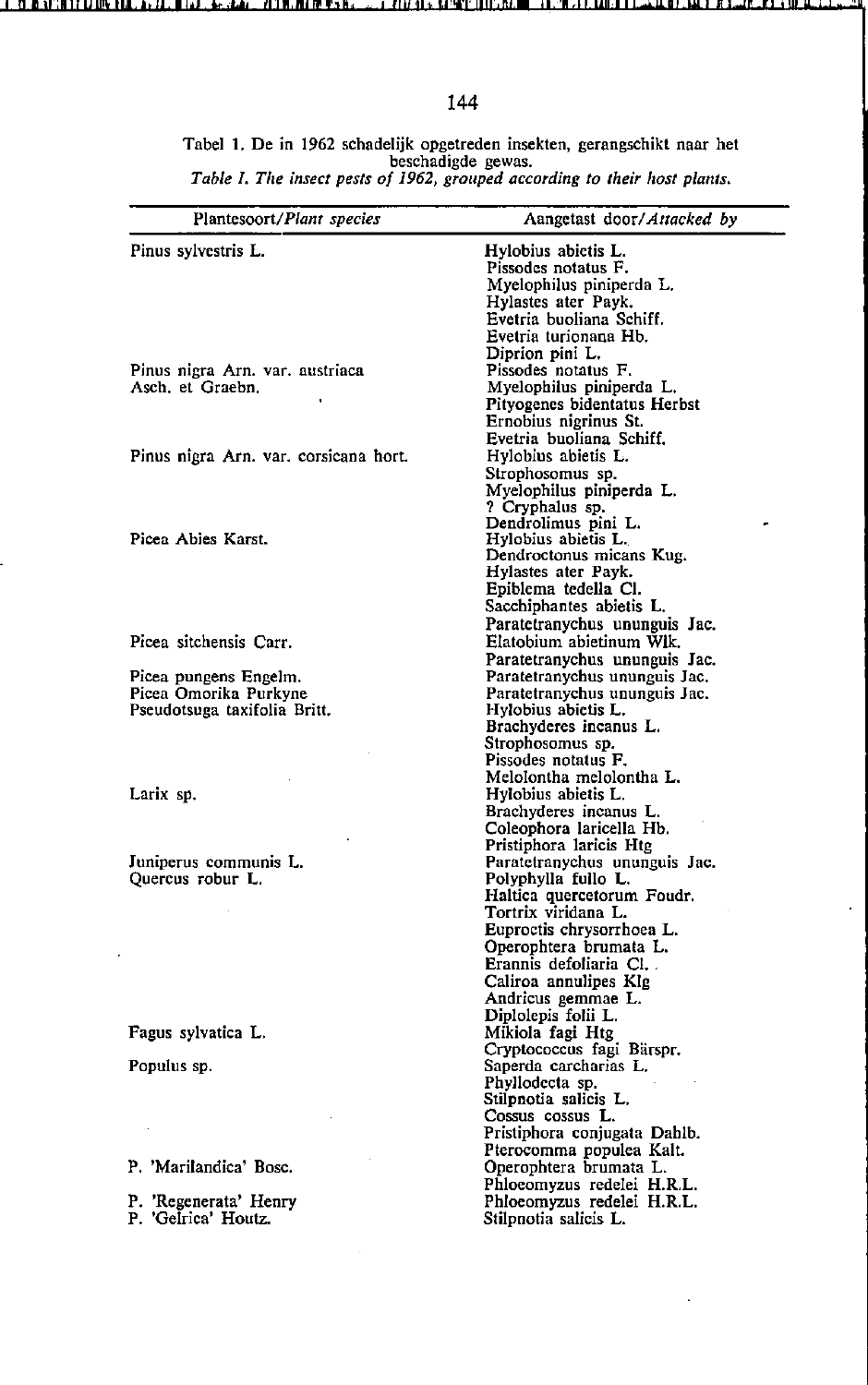| Plantesoort/Plant species   | Aangetast door/Attacked by                       |                          |  |  |  |  |  |  |  |  |
|-----------------------------|--------------------------------------------------|--------------------------|--|--|--|--|--|--|--|--|
| P. 'Serotina' Hart.         | Quadraspidiotus gigas Thiem et Gern.             |                          |  |  |  |  |  |  |  |  |
| P. tremula L.               | Phyllodecta sp.                                  |                          |  |  |  |  |  |  |  |  |
| Salix sp.                   | Phyllodecta sp.                                  |                          |  |  |  |  |  |  |  |  |
|                             | Hyponomeuta rorellus Hb.                         |                          |  |  |  |  |  |  |  |  |
|                             | Euproctis chrysorrhoea L.<br>Cossus cossus L.    |                          |  |  |  |  |  |  |  |  |
|                             |                                                  |                          |  |  |  |  |  |  |  |  |
|                             | Pontania capreae L.<br>Rhabdophaga terminalis Lw |                          |  |  |  |  |  |  |  |  |
|                             |                                                  |                          |  |  |  |  |  |  |  |  |
|                             | Salix alba L. var. Liempde                       | Hyponomeuta rorellus Hb. |  |  |  |  |  |  |  |  |
| Alnus sp.                   | Agelastica alni L.                               |                          |  |  |  |  |  |  |  |  |
|                             | Euproctis chrysorrhoea L.                        |                          |  |  |  |  |  |  |  |  |
|                             | Cossus cossus L.                                 |                          |  |  |  |  |  |  |  |  |
|                             | Croesus septentrionalis L.                       |                          |  |  |  |  |  |  |  |  |
| Fraxinus sp.                | Psylla fraxini Geer                              |                          |  |  |  |  |  |  |  |  |
|                             | Eulecanium corni Bouché                          |                          |  |  |  |  |  |  |  |  |
| Prunus sp.                  | Malacosoma neustria L.                           |                          |  |  |  |  |  |  |  |  |
|                             | Caliroa cerasi L.                                |                          |  |  |  |  |  |  |  |  |
| Prunus spinosa L.           | Malacosoma neustria L.                           |                          |  |  |  |  |  |  |  |  |
|                             | Hyponomeuta padellus malinellus Zell.            |                          |  |  |  |  |  |  |  |  |
| Prunus Padus L.             | H. padellus malinellus Zell.                     |                          |  |  |  |  |  |  |  |  |
| Tilia sp.                   | Caliroa annulipes Klg                            |                          |  |  |  |  |  |  |  |  |
|                             | Pterocallis tiliae L.                            |                          |  |  |  |  |  |  |  |  |
|                             | Eotetranychus telarius L.                        |                          |  |  |  |  |  |  |  |  |
| Tilia americana L.          | Caliroa annulipes Kig                            |                          |  |  |  |  |  |  |  |  |
|                             | Pterocallis tiliae L.                            |                          |  |  |  |  |  |  |  |  |
| Tilia euchlora K. Koch      | Caliroa annulipes Kig                            |                          |  |  |  |  |  |  |  |  |
| Ulmus sp.                   | Scolytus scolytus F.                             |                          |  |  |  |  |  |  |  |  |
| Ulmus campestris Mill, var. | Eriosoma lanuginosum Htg                         |                          |  |  |  |  |  |  |  |  |
| suberosa Wahlb.             |                                                  |                          |  |  |  |  |  |  |  |  |
| Acer sp.                    | Periphyllus sp.                                  |                          |  |  |  |  |  |  |  |  |
| Betula sp.                  | Polyphylla fullo L.                              |                          |  |  |  |  |  |  |  |  |
| Crataegus sp.               | Polyphylla fullo L.                              |                          |  |  |  |  |  |  |  |  |
|                             | Hyponomeuta padellus malinellus Zell.            |                          |  |  |  |  |  |  |  |  |
|                             | Malacosoma neutria L.                            |                          |  |  |  |  |  |  |  |  |
|                             | Euproctis chrysorrhoea L.                        |                          |  |  |  |  |  |  |  |  |
| Hippophae rhamnoides L.     | Polyphylla fullo L.                              |                          |  |  |  |  |  |  |  |  |
|                             | Euproctis chrysorrhoea L.                        |                          |  |  |  |  |  |  |  |  |
|                             | Cacoesia rosana L.                               |                          |  |  |  |  |  |  |  |  |
| Euonymus europaea L.        | Hyponomeuta evonymellus L.                       |                          |  |  |  |  |  |  |  |  |
| Calluna vulgaris Hull       | Lochmaea suturalis Thoms.                        |                          |  |  |  |  |  |  |  |  |

145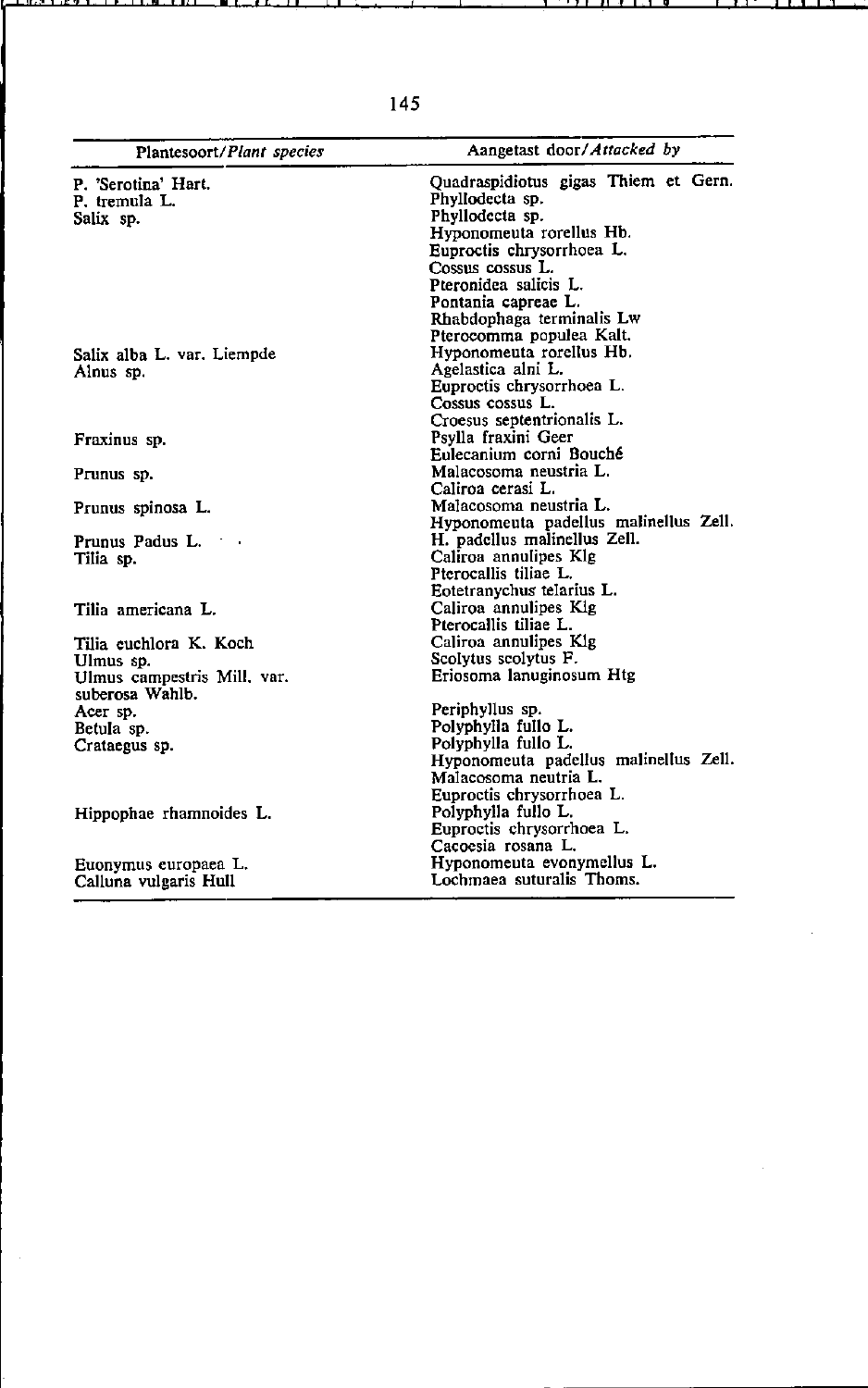Tabel II. De graad van aantasting in de verschillende provincies.<br>Table II. The degree of infestation in the different provinces in the Netherlands.

 $\mathbf{I}$ 

- $a =$  ernstige aantasting<br>
(waaronder kaalvreterij)<br>  $b =$  matige aantasting<br>  $c =$  lichte aantasting
- 
- 

z

 $a = heavy$  infestation (among which<br>complete defoliation)<br> $b = moderate$  infestation

 $\ddot{\phantom{0}}$ 

- 
- $c = light$  infestation

Provincies/Provinces

| Insektesoort/Insect species                               | Friesland | Groningen |              | Overijsel    | Gelderl.**   |         | N. Holland | Holland | Zeeland | Nrd. Braban | Limburg |
|-----------------------------------------------------------|-----------|-----------|--------------|--------------|--------------|---------|------------|---------|---------|-------------|---------|
|                                                           |           |           | Drente       |              |              | Utrecht |            | نہ ا    |         |             |         |
| Hylobius abietis L. <sup>17</sup> .                       |           |           | c            | 'abcl        | ac           |         |            |         |         | abc         |         |
| Pissodes notatus F. .                                     |           |           | bc           |              |              |         | abc l      |         |         |             | a       |
| Brachyderes incanus L.<br>Strophosomus sp.                |           |           |              |              | b            |         |            |         |         | ы           |         |
| $\sim 10^{-11}$<br>Myelophilus piniperda L                | c         |           | c            |              | c            |         | abc        | b       | a       | bc          |         |
| Hylastes ater Payk.                                       |           |           |              | Ъ            | ħ            |         |            |         |         |             |         |
| Scolytus scolytus F                                       |           |           |              |              |              |         |            | Ċ       |         |             |         |
| Dendroctonus micans Kug                                   |           |           | c,           |              | b            |         |            |         |         |             |         |
| Pityogenes bidentatus Herbst                              |           |           |              |              |              |         | bс         |         |         |             |         |
| Ernobius nigrinus St.                                     |           |           |              |              |              |         | a          |         |         |             |         |
| ? Cryphalus sp.<br>Melolontha melolontha L.               |           |           |              |              |              |         | b          |         |         |             |         |
| Polyphylla fullo L                                        |           |           |              |              | a            |         |            | ь       |         |             |         |
| Saperda carcharias L                                      |           |           |              | b            | b            |         |            |         |         |             |         |
| Haltica quercetorum Foudr                                 |           |           |              |              |              |         |            |         |         | ь           | a       |
| Agelastica alni L.                                        |           |           |              | a            | a            |         | ab         |         |         |             |         |
| Phyllodecta sp                                            |           |           |              | a            | aЬ           |         |            |         |         |             |         |
| Lochmaea suturalis Thoms                                  |           |           | $\mathbf{a}$ | a            | ab           | ь       | ь          |         |         | Ь           | a       |
| Colephora laricella Hb. .                                 | c.        |           | c            | bc           | c            | c       |            |         |         | bс          |         |
| Evetria buoliana Schiff                                   |           |           |              | b            |              |         | c          |         |         |             | ь       |
| Evetria turionana Hb.                                     |           |           |              |              |              | ь       |            |         |         |             | ь       |
| Epiblema tedella Cl.                                      |           |           |              |              | a            |         |            |         |         |             |         |
| Hyponomeuta evonymellus L.<br>H. padellus malinellus Zell |           |           |              | $\mathbf{a}$ |              | b       | abc        | b       |         |             | ac      |
| Hyponomeuta rorellus Hb.,                                 |           |           |              |              | b            | ь       | abc        | b       | label   |             | ac      |
| Cacoesia rosana L.<br>$\mathbf{r}$                        |           |           |              |              | $\mathbf{a}$ |         |            |         |         | a           |         |
| Tortrix viridana L. .                                     | c         |           | ¢            | C            |              |         | а<br>c     |         |         |             |         |
| Operophtera brumata L                                     |           |           |              |              |              |         | a          |         |         | a           |         |
| Erannis defoliaria Cl                                     |           |           |              |              | b            |         |            |         |         |             |         |
| Euproctis chrysorrhoea L.<br>Stilpnotia salicis L         | a         |           |              |              | a            | Ċ       | ab         | c       |         | a           | a       |
| Malacosoma neustria L.                                    |           |           |              | b            |              |         |            | b       |         |             |         |
| Cossus cossus L.                                          |           |           |              |              |              |         | a          |         |         |             |         |
| Dendrolimus pini L.                                       |           |           |              | C            |              |         | h          | ь       | b       | c           |         |
| Diprion pini L.                                           |           |           |              |              |              |         |            |         |         |             |         |
| Pristiphora laricis Htg.                                  |           |           |              |              | ¢            | a       |            |         |         | c           | a       |
| Croesus septentrionalis L.                                |           |           |              |              | ā            |         |            |         |         |             |         |
| Pteronidea salicis L.                                     |           |           |              |              | a            |         |            |         |         |             |         |
| Pristiphora conjugata Dahlb.                              |           |           |              |              | h            |         |            |         |         |             |         |
| Caliroa annulipes Kl.<br>Caliroa cerasi L.                |           |           |              |              |              |         | c          |         |         | a           | a       |
| $\sim$<br>Pontania capreae L.<br>L.                       |           |           |              |              | b            |         | c          |         | bc      |             |         |
| Diplolepis folii L                                        |           |           |              |              |              |         |            |         |         |             |         |
| Andricus gemmae L                                         |           |           |              |              |              | b<br>с  |            |         |         |             |         |
|                                                           |           |           |              |              |              |         |            |         |         |             |         |
| Mikiola fagi Htg                                          |           |           |              |              |              | b       |            |         |         |             |         |
| Rhabdophaga terminalis Lw.                                |           |           |              |              |              |         |            |         | c       |             |         |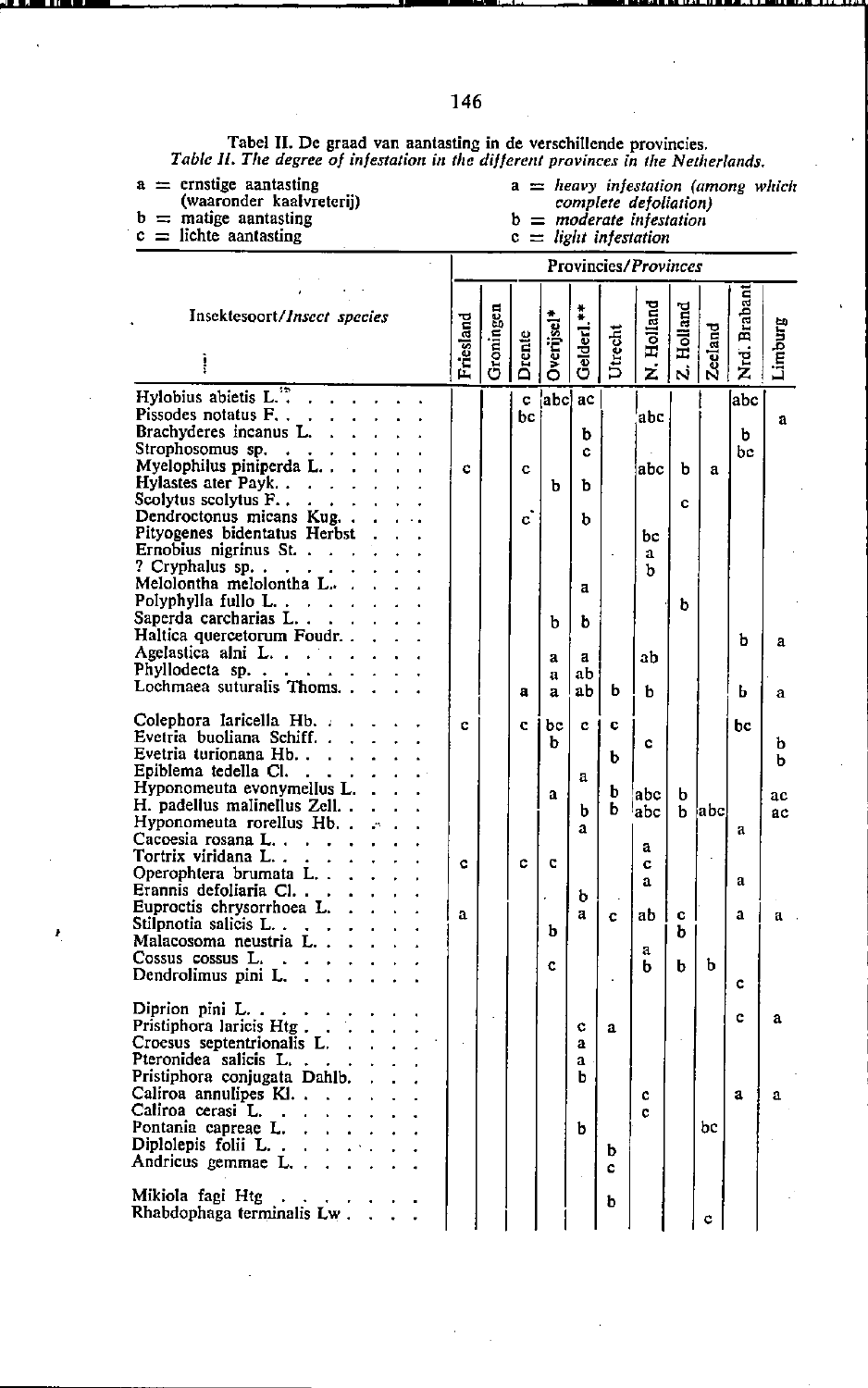| Braban<br>Holland<br>Holland<br>Groningen<br>Insektesoort/Insect species<br>Friesland<br><b>Dverijsel*</b><br>Gelderl. <sup>*</sup><br><b>Zecland</b><br>Utrecht<br>Drente<br>rd.<br>Z<br>ż<br>Ń<br>Elatobium abietinum Wlk<br>c<br>Pterocallis tiliae L.<br>b<br>ь<br>Ь<br>ь<br>c<br>Phloeomyzus redelei H.R.L<br>ъ<br>C<br>Periphyllus sp.<br>b<br>ь<br>bс<br>Eriosoma lanuginosum Htg.<br>bс.<br>c<br>Sacchiphantes abietis L<br>Pterocomma populea Kalt<br>ab<br>Cryptococcus fagi Bärspr.<br>b<br>Eulecanium corni Bouché<br><b>Contract Contract Contract</b><br>b |                                      | Provincies/ <i>Provinces</i> |  |  |  |  |  |  |  |  |  |         |
|--------------------------------------------------------------------------------------------------------------------------------------------------------------------------------------------------------------------------------------------------------------------------------------------------------------------------------------------------------------------------------------------------------------------------------------------------------------------------------------------------------------------------------------------------------------------------|--------------------------------------|------------------------------|--|--|--|--|--|--|--|--|--|---------|
|                                                                                                                                                                                                                                                                                                                                                                                                                                                                                                                                                                          |                                      |                              |  |  |  |  |  |  |  |  |  | Limburg |
| Psylla fraxini Geer.<br>c.<br>ь<br>¦abc<br>Paratetranychus ununguis Jac<br>c<br>Eotetranychus telarius L                                                                                                                                                                                                                                                                                                                                                                                                                                                                 | Quadraspidiotus gigas Thiem et Gern. |                              |  |  |  |  |  |  |  |  |  | a<br>ħ  |

\*) incl. de N.O. Polder.

\*\*) incl. Oostelijk Flevoland.

zakelijk Pinus, douglas en lariks vielen ten offer, een enkel geval betrof het Picea.

De kleine dennesnuitkever, Pissodes notatus F., werd voornamelijk in de Noordhollandse duinen als schadelijk gemeld aan Oostenrijkse en Corsicaanse dennen. Bovendien werd het insekt massaal aangetroffen in bepaalde streken van noord- en midden-Limburg. Matige schade ondervond een douglaskwekerij (onder lariksscherm) in de boswachterij Ruinen (Dr.).

Bij Maarheze (Nbr.) veroorzaakte de Strophosomus-kever volgens de berichten matige schade aan Corsicaanse den.

Evenals in 1961 waren de larven van de grijze dennesnuitkever, Brachyderes incanus L., schadelijk in de boswachterij Hoog Soeren; ditmaal bleef het echter niet alleen bij douglasbeplantingen. Matige aantasting van lariks en douglas kwam voor in de Loonse duinen (Nbr.).

Van de "bladhaantjes" trad het heidehaantje, Lochmaea suturalis Thoms., wel het talrijkst op. Uit praktisch alle streken waar heide groeit in de provincies Gelderland, Overijsel, Noordbrabant, Drente, Noord-Holland en Limburg, kwamen berichten binnen van zware kevervreterij. Vooral de oude heide had ernstig te lijden. Sterfte hiervan, mede als gevolg van vorst, werd op vele plaatsen waargenomen.

Het wilgehaantje, Phyllodecta sp., veroorzaakte kaalvreterij van trilpopulier bij Putten, terwijl bij Raalte, naar verluidt, een griendcomplex ernstig van de larvenvreterij te lijden heeft gehad. Matige aantastingen van populier zijn gesignaleerd in Nijkerk en Hummelo.

Het elzehaantje, Agelastica alni L., kwam vooral in het IJselmeergebied zeer talrijk voor, maar ook in plantsoenen te Amsterdam en Hilversum.

De eikeaardvlo, Haltica quercetorum Foudr., werd als schadelijk gemeld in niet nader aangeduide gebieden van het noordelijk deel van Limburg.

Van de bastkevers was de dennescheerder, Myelophilus piniperda L., het schadelijkst. Vooral in de duinstreek bleek hij aan beplantingen van verschillende Pinussoorten veel schade te hebben toegebracht en wel het ernstigst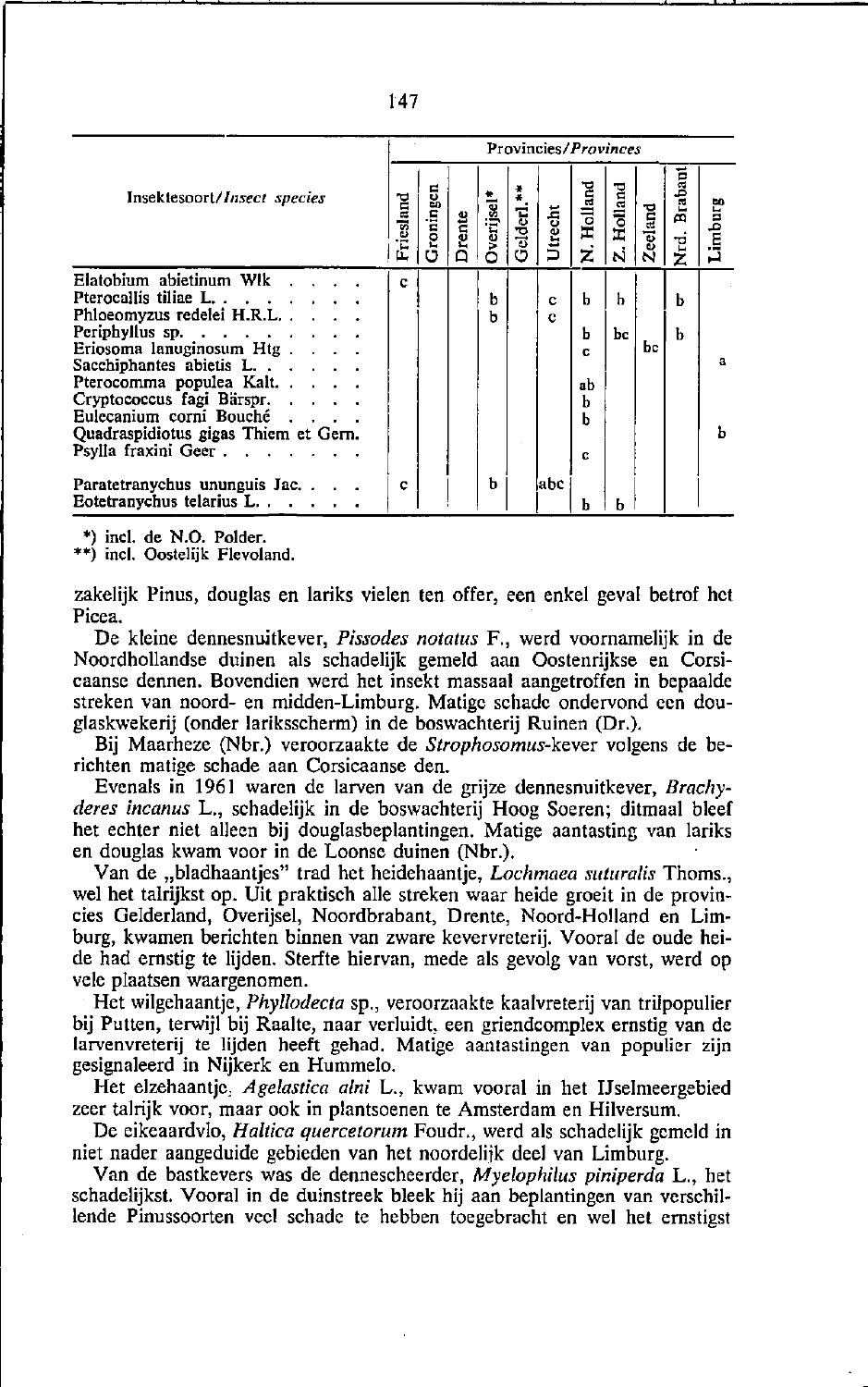aan de zeezijde, waar de bomen zwaar hadden geleden door de zout-stormen.

De zwarte dennebastkever, *Hylasles aler* Payk., trad dit jaar bij 't Harde in jonge Pinus-beplantingen schadelijk op. Matige schade aan groveden en fijnspar bereikte ons uit respectievelijk De Lutte en Zelhem.

Op reeds door andere oorzaken slecht groeiende Oostenrijkse dennen bij Wijk aan Zee kwam evenals het vorige jaar massale aantasting door *Ernobius nigrinus* St. voor.

De engerlingen van de meikever, *Melolontha melolontha* L., waren op het Kroondomein bij Apeldoorn wederom schadelijk; ditmaal hadden vele soorten beplantingen van de wortelvreterij te lijden.

In de terreinen van de Haagse Duinwaterleiding waren het de engerlingen van de julikever, *Polyphylla fullo* L., die matige schade veroorzaakten aan jonge duinbeplantingen.

De grote populiereboktor, *Saperda carcharias* L., beschadigde stammen van jonge populierenopstanden op het landgoed De Eese (bij Steenwijk) en bij Hummelo.

#### Vlinders *(Lepidoptera).*

De lariksmot, *Coleophora larieelIa* Hb., waarvan de aanwezigheid in lariksopstanden een normaal verschijnsel is, was dit jaar aanzienlijk minder talrijk dan bijvoorbeeld in 1961. Opvallend was dat er maar twee meldingen van matige vreterij binnenkwamen, namelijk uit het landgoed Rechteren (ongeveer 25 % naaldverlies) en uit Esbeek, en dat de overige zonder uitzondering lichte tot zeer lichte gevallen betroffen.

Matige aantastingen door de dennelotrups, *Evelria buo/iana* Schiff., zijn gemeld uit Zenderen (Ov.) en in enkele grovedennenopstanden van midden-Limburg.

De denneknoprups, *Evetria turionana* Hb., was in midden-Limburg en in de Vuurse (Utr.) eveneens van matige betekenis.

Van de stippelmotten veroorzaakten thans 3 soorten plaatselijk kaaIvreterij. Het waren de:

(I) appelspinselmot, *Hyponomeuta padellus ma/inellus* Zeil., in parken van steden in Noord- en Zuid-Holland, Utrecht, Zeeland, midden- en zuid-Limburg. Deze aantastingen hadden betrekking op meidoorn, sleedoorn en *Prunus* **sp.;** 

(2) de kardinaalshoedspinselmot, *H. evonymellus* L., die zowel in het duingebied als in plantsoenen van Noord- en Zuid-Holland kardinaalsmuts kaalvrat. Ook uit Zwolle en uit delen van midden- en zuid-Limburg werd zware vreterij gemeld;

*(3) H. rorellus* Hb., was op wilg plaatselijk massaal. Bij St. Oedemode stond een oude wilgen opstand praktisch kaal, terwijl groepen wilgen langs de wegen van het noordelijk deel van Noordbrabant en de Betuwe hetzelfde lot ondergingen.

In het Noordhollandse duingebied werd duindoorn plaatselijk zwaar aangetast door de heggebladroller, *Cacoesia rosana* L.

Trad de groene eikebladroller, *Tortrix viridana* L., dit jaar hier en daar maar in zeer geringe mate op, anders was het met de kleine wintervlinder, *Operophtera brumata* L. Behalve in het Amsterdamse Bos aan eik werd dit insekt ook aan populier in het gebied Best-St. Oedemode zodanig schadelijk, dat men het nodig oordeelde er in de jonge beplantingen bestrijdingsmaatregelen te treffen.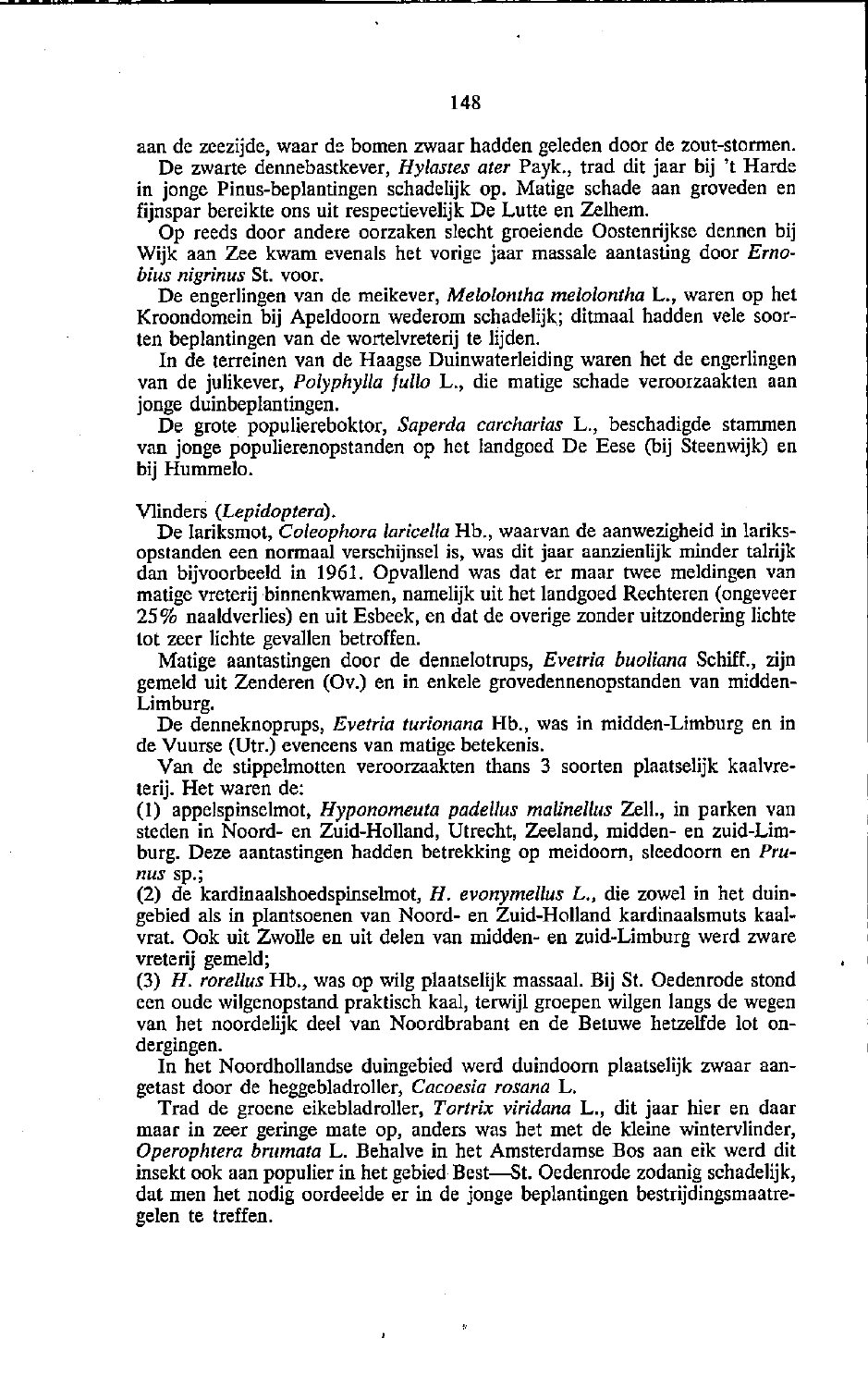Evenals het vorige jaar veroorzaakte de bastaardsatijnvlinder, *Euproctis chrysorrhoea* L., plaatselijk weer kaalvreterij. Dit was o.a. het geval op Terschelling aan duindoorn, en aan eik in de wegbeplantingen van Gelderland (Alverna), van Noordbrabant (bij Heesch en Geffen) en van Limburg (Maasbracht, Linne en Echt). Bij Hilversum waren het meidoorn en *Viburnum* sp. die werden ontbladerd. Matige schade veroorzaakten deze rupsen in Amsterdam aan wilg en meidoorn.

Aantastingen door de rupsen van de satijnvlinder, *S/ilpnotia salieis* L., waren dit jaar maar van weinig belang. Een beperkt optreden werd waargenomen in de wegbeplantingen van populier in de Noordoostpolder en bij Rotterdam.

De ringelrups, *Malacosoma neustria* L., werd in verschillende plantsoenen van Amsterdam nog als zeer schadelijk gemeld op meidoorn, sleedoorn en vogelkers.

De wilgehoutrups, *Cossus cossus* L., veroorzaakte op de Zeeuwse eilanden op els en bij Bakkum op populier en wilg plaatselijk schade. Populieren in de wegbeplanting bij Rotterdam werden voornamelijk aangetast op de plaatsen waar de bomen door het wegverkeer waren beschadigd. Het zo spoedig mogelijk met teer bestrijken van nieuwe beschadigingen, zoals men het daar thans pleegt te doen, beperkt stellig uitbreiding van de plaag.

#### Blad- en galwespen *(Hymenoptera).*

Van de op naaldhout levende bladwespsoorten zijn er slechts twee te noemen wier optreden in meer of mindere mate van belang is geweest. Het waren de dennebladwesp, *Diprion pini* L., en de lariksbladwesp, *Pristiphora larieis* Htg. Eerstgenoemde was bij Venlo schadelijk aan groveden, terwijl de laatstgenoemde een jonge lariksopstand bij Maartensdijk geheel ontnaalde.

Voor loofhout was het vooral de lindebladwesp, *Caliroa annulipes* Kl., die bladverlies veroorzaakte; bij Oss en Venlo gold dit linde en eik.

Andere als schadelijk waargenomen soorten waren de elzebladwesp, *Croesus septentrionalis* L., en de wilgebladwesp, *Pteronidea salicis* L., die beide massaal in de omgeving van Hierden (Gld.) zijn waargenomen. De eerste op els als tussenbeplanting in een populierenopstand, en de tweede in een jonge wilgenbeplanting. Voorts vrat *Pristiphora conjugata* Dahlb. bij Nijverdal bomen van een 2-jarige populierenaanplant kaal.

Van de galwespen *(Cynipidae)* was het *POn/ania capreae* L. die bij Hierden en 's Heer Hendrikskinderen (Z.) talrijke bladgallen op wilg veroorzaakte.

## Galmuggen *(Nematocera).*

Gallen aan de bovenzijde van beukebiaderen, veroorzaakt door de beukebladgalmug, *Mikiola tagi* Htg, werden in de omgeving van Zeist in vrij grote aantallen waargenomen.

#### Planteluizen *(Hemiptera).*

Was in 1961 de groene sparreluis, *Elatobium abietinum* Wlk., bijna over het gehele land zeer talrijk en schadelijk, dit iaar bleef het slechts bij een enkele melding van geringe betekenis, namelijk van Terschelling aan sitkaspar.

De sparregalluis, Sacchiphantes abietis L., veroorzaakte in fijnsparcultures van noord-Limburg talrijke gallen.

Matige aantasting door de lindebladluis, *Pterocallis tiliae* L., werd aange-